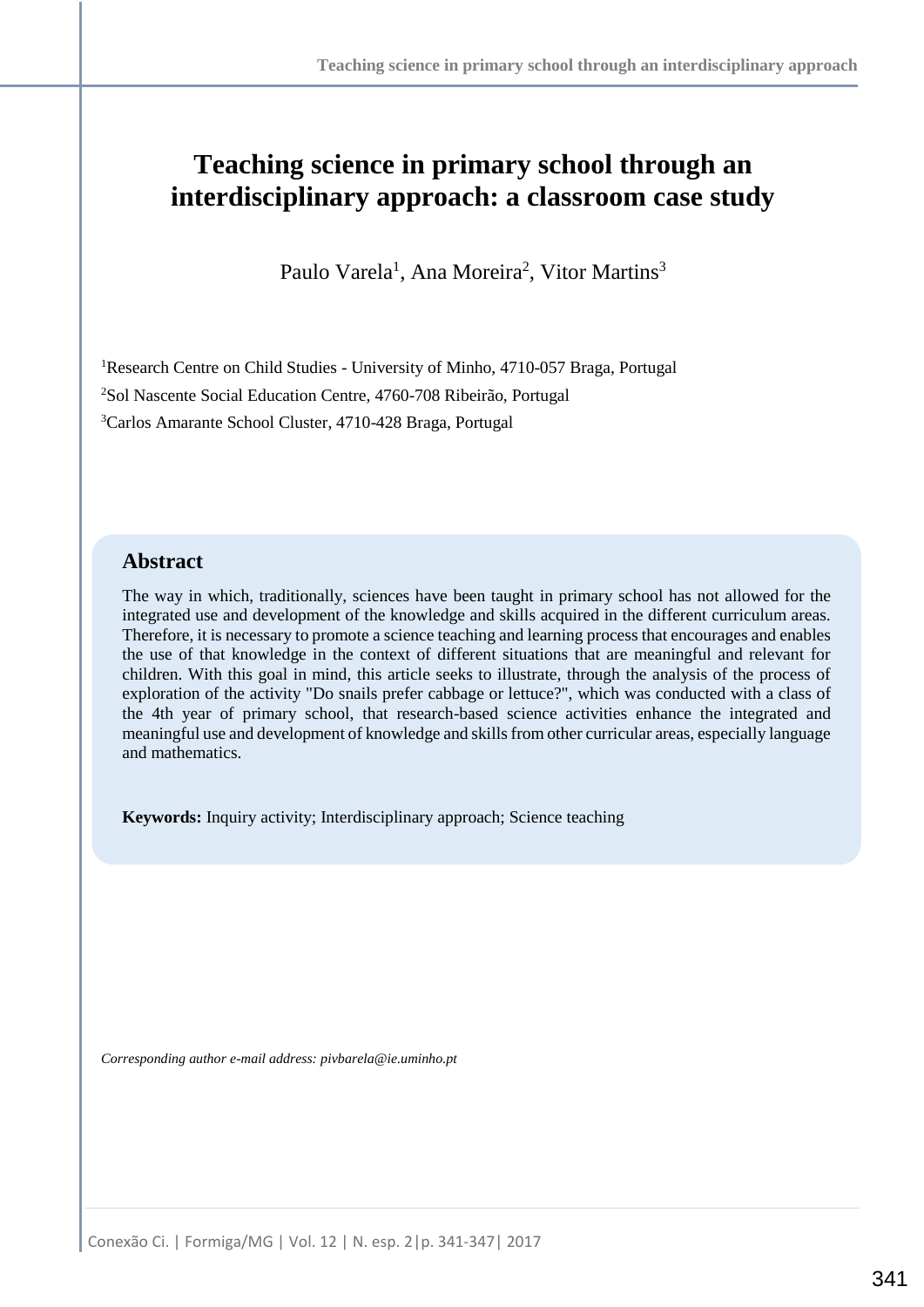## **Introduction**

The lack of time to complete curricular programmes has occasionally been employed as a justifying argument for the low level of commitment towards science teaching in our primary schools. Behind this argument lies the idea that there are priority skills, such as reading, writing and calculus, which are subject to assessment tests at the end of each primary school year, which are negatively affected when other curricular areas are addressed in the classroom (Sá and Varela, 2007).

From a different perspective, Costa (2006) points out that the way practical science activities have been conducted in the classroom indeed constitute a waste of time. He argues that, most of the times, these are used merely as an illustrative resource for what was transmitted by the teacher. In that case, "all of the discipline's potential for the development of transversal and specific skills is lost. This is why teachers say that these activities "waste a lot of time", which is actually true because of the way they are used" (Costa, 2006, p. 34). Indeed, when these activities are used in this way, the student takes on a passive role, fundamentally limited to the accumulation of knowledge. Learning loses relevance, and its personal and social use becomes ineffective.

Practical and investigative science activities provide a privileged context for the meaningful use and integrated development of the knowledge acquired in those curricular areas (Hammerman and Musial, 2008, Varela, 2014). Several authors argue that basic reading, writing and calculus skills are better developed when contextualised into other curricular areas and used as instruments at the service of those areas (Sá, 2002; Harlen, 2007; Dyasi, 2006). The recommendations that resulted from an expert meeting on science teaching in primary school, promoted with the endorsement of UNESCO in 1983, stated that: "Science can positively assist children in other subject areas, especially language and mathematics" (Harlen, 2008, p. 7).

The understanding of numbers, orders of magnitude, mediation processes, etc. is considerably developed and reinforced when children apply those mathematical notions to the resolution of problems that emerge from Science activities. Similarly, these activities, when conducted in an environment of freedom of communication and respect for the opinions of others, give rise to situations that stimulate children to talk, communicate and discuss ideas, to describe, interpret, present and discuss the result of observations; they learn and use new, more suitable words to explain and organise their own ideas; elaborate written records, etc. (Harlen and Qualter 2009; Partridge, 2006; Varela, 2012). Children feel a natural impulse for communication when they are engaged in learning experiences that are truly meaningful for them (Sá, 2002).

Children who are usually shy and/or show little interest become quite active and communicative during the development of this kind of activities. From an identical perspective, Winokur and Worth (2006) points out that the students' linguistic skills are clearly developed when practiced within an appealing and significant context. Such a context is offered by the practice of inquiry-based science teaching, which promotes vast opportunities for students to become involved in the significant use of language. We agree with Sanmartí (2002) when he states that to, in order to learn Science, it is necessary that children: "(…) enjoy learning how to think, create theories, relate facts with those theories... And learn to talk, read, write, build charts and schemes... In other words, when they learn science, they learn to use language and mathematics" (p. 14).

Moreover, science learning must emphasize the establishment of links to other curricular knowledge, in contexts that are meaningful for students. This emphasis is consistent with the philosophical enquiry of the curriculum supported by Fisher: "The philosophical approach can enrich science not only through planning and review stages, but also in bridging science activities to other elements of the curriculum and to the world of everyday experience. Without this bridging or linking to meaningful activity in everyday life science will seem to have limited relevance, and instead of being something that helps children to make sense of their world will simply remain an imposed body of knowledge" (2013, p. 200).

#### **Objectives**

The traditional way in which sciences have been explored with primary school children tend to discourage the integrated use and development of the knowledge and skills acquired in the various curricular areas. Therefore, it is necessary to promote a science teaching and learning process that encourages and enables the use of that knowledge in the context of different situations that are meaningful for the children. To this aim, this article seeks to illustrate, through the analysis of the process of exploration of the activity "Do snails prefer cabbage or lettuce?" that inquiry activities entail the use of, and enhance the integrated development of knowledge and skills from other curricular areas, particularly language and mathematics.

## **Context of the practice and methodological options**

In a 4th-year class of a Portuguese primary school, comprised by twenty-five students, 13 boys and 12 girls, aged 8 to 9 years, several inquiry activities were explored by the two primary school teachers who co-author this article. In the classroom, the two teachers collaboratively and simultaneously took the roles of teachers and researchers. One of the activities was aimed at investigating the food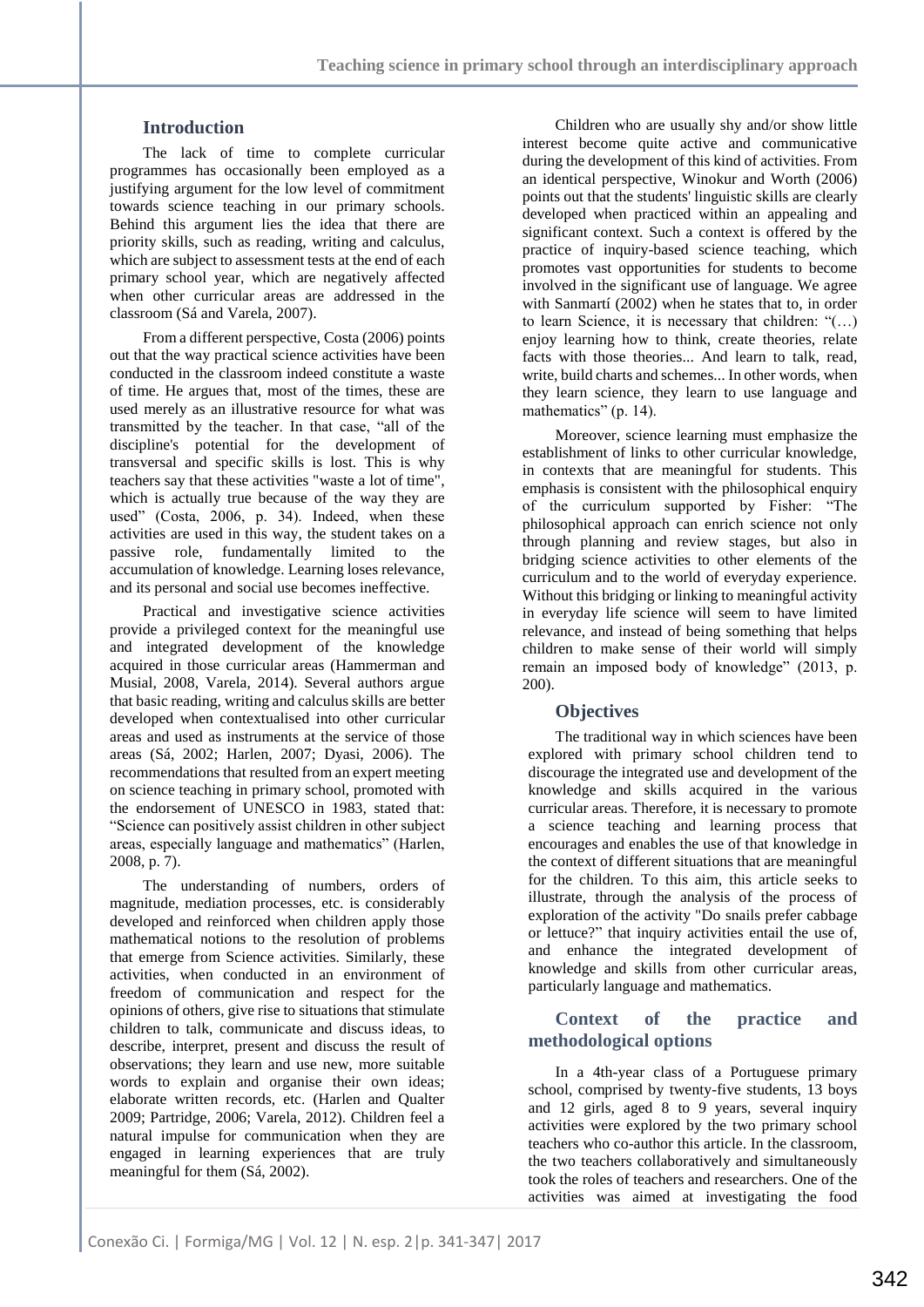preferences of snails, i.e., whether they prefer cabbage or lettuce. This activity was designed by Sá (2002) and it aims at developing animal study skills, by means of systematic observation in controlled conditions by the students. According to the author, the snail is an excellent subject for study in the classroom: it is a friendly animal that children like; it is harmless; it is small; its mobility is very limited, so it can be observed slowly and carefully.

The data generated during the process of exploration of the activity in the classroom was collected in the form of field notes, audio recordings, pictures and records kept by the students, e.g., drawings and small written texts. This data was subsequently compiled in the form of class diaries descriptive and reflective narratives on the most important events that took place in the classroom setting. The class diaries constituted both a data recording method and a strategy for reflection and for the modelling of the teaching-learning process (Zabalza, 2004). It is based on the analysis of the diary on the activity "Do snails prefer cabbage or lettuce?" that this article presents the process of teaching and learning promoted in the classroom.

#### **Analysis of the classroom diary**

Divided into small groups, students identify the basic aspects of the external morphology of the snail and investigate its food preferences - whether it prefers cabbage or lettuce.

#### *They communicate what they know about the snail.*

The students' initial knowledge focuses mainly on the external characteristics of the snail and on some of its behaviours: "it has a shell"; "it moves very slowly"; "it's sticky"; "it leaves a trail"; "it's got 'tiny horns', which are its eyes"; "its shell is brown and black"; "its shell is soft for us if we step on it, but for other animals it's hard, and can serve as protection (Fábio); "when they're scared they get inside it; "only when something hurts it" (Joana G.).

#### *The groups observe the snail.*

Each group is provided a snail inside a glass jar (see fig. 1). Students observe the characteristics pointed out above and discover others, such as the respiratory hole located beneath the shell, and infer on its function: "I saw a hole, it must use it to get into the shell!" (Joana); "the hole is to let air in" (Inês); "it's for breathing"; "it's on the left side (Sofia)".

#### *How does the snail move around?*

Students visualize muscle contraction waves occurring on the underside of the snail's foot, as it moves inside a glass jar (see fig. 2): "it has no legs" (Patrícia); "it moves in waves" (Gonçalo); "we can see some lines under it" (Sérgio); "the lines are moving". "The lines are on the foot and it looks like they go from one side to the other" (Fábio); "it's sticky and it shrinks and stretches" (Joana); "it leaves a trail when it moves, and when you pick it up, it shrinks into its shell (Inês)".



Figure 1. Observing the snail.





#### *The students make a drawing with captions.*

After some discussion, some scientific information is inevitably provided on the functions of some of the snail's external structures. At the end, the students make a drawing with captions containing this information.



Figure 3. Drawing of the snail with captions (in Portuguese language).

#### *What does the snail feed on?*

The first answers include "grass" or "vegetables". However, when asked about what type of vegetables, they mention "cabbage" (Guilherme) and "lettuce" (Carolina). Among these answers, there were those who raised the fact that the snail it is a "herbivore" (João).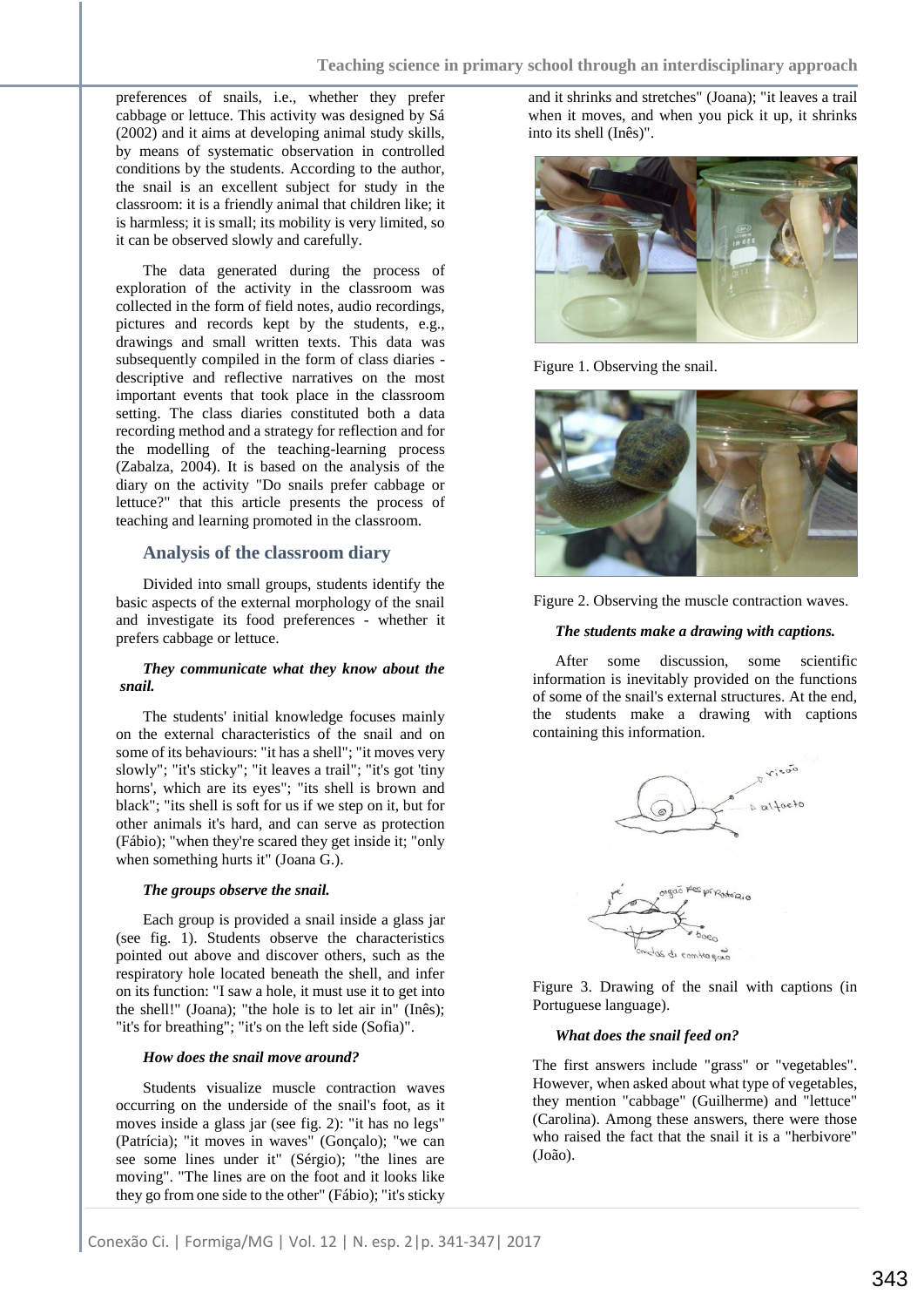#### *They investigate the snail's food preferences.*

The groups are now given the following challenge: "Does the snail prefer cabbage or lettuce?" To solve this problem, they discuss a research strategy, among themselves and with the teacher:

- Students make predictions. The class is asked to make predictions about the snail's favourite food. Most students predict that the snail will prefer cabbage (84%), while a minority says it will prefer lettuce (16%). The predictions are recorded in a table (see fig.4).
- o They prepare a bar graph. The students prepare a bar graph with the data from the previous predictions (see fig. 5). They count and calculate the difference in the predictions between the vegetable with the highest and lowest frequency - "seventeen" (Inês).

| ×      | Contagem   | Nº de alunos |  |
|--------|------------|--------------|--|
| Alface |            |              |  |
| Couve  | ×<br>IN YH |              |  |

Figure 4. Record of predictions (in Portuguese language).



Figure 5. Graphic representation of the predictions.

- o Each group builds a terrarium. For the construction of the terrariums, students suggest the following materials: "earth" (João R.), "food" (Bruno) and "a box to put the snails in" (Inês). When asked about the type of "food," students refer "cabbage" and "lettuce", as the goal is to investigate which of these vegetables is preferred by the snail.
- o Students measure the initial amount of food to put in the terrarium. The children answer the question: how will we measure the amounts of lettuce and cabbage eaten? The answer to this

question implies that students know of a method of measuring the amount of food, so that, after a few days, they can find out whether the snail prefers cabbage or lettuce. In the absence of ideas from the students, the teacher shows a sheet of squared paper as a way to catalyse the students' thought process and mobilise knowledge previously acquired in other curriculum areas calculating areas through grids. The idea then arises to outline the leaves of cabbage and lettuce on the square paper in pencil (see fig.6): "we can draw and then count the squares, before and after (Guilherme).

The amounts of vegetables eaten are given by the difference between the number of initial squares and the number of squares remaining after two days.

They count and record the initial number of squares. After outlining the leaves of cabbage and lettuce, the students count the initial number of complete squares. Incomplete squares are obtained by approximation. At the end, the leaves are placed in the terrariums along with the snails (see fig.7). The terrariums are then covered with perforated lids so that the snails cannot escape.



Figure 6. Measurement of the initial leaf area.



Figure 7. Placement in the terrarium.

#### *After two days, they calculate the amount of food eaten by the snail.*

The groups use the same square-based measuring process and record the data in a table (see fig. 8). Taking the initial and final number grid cells, each group calculates the amount of lettuce and cabbage eaten by the snail after two days, using the grid as a unit of measure.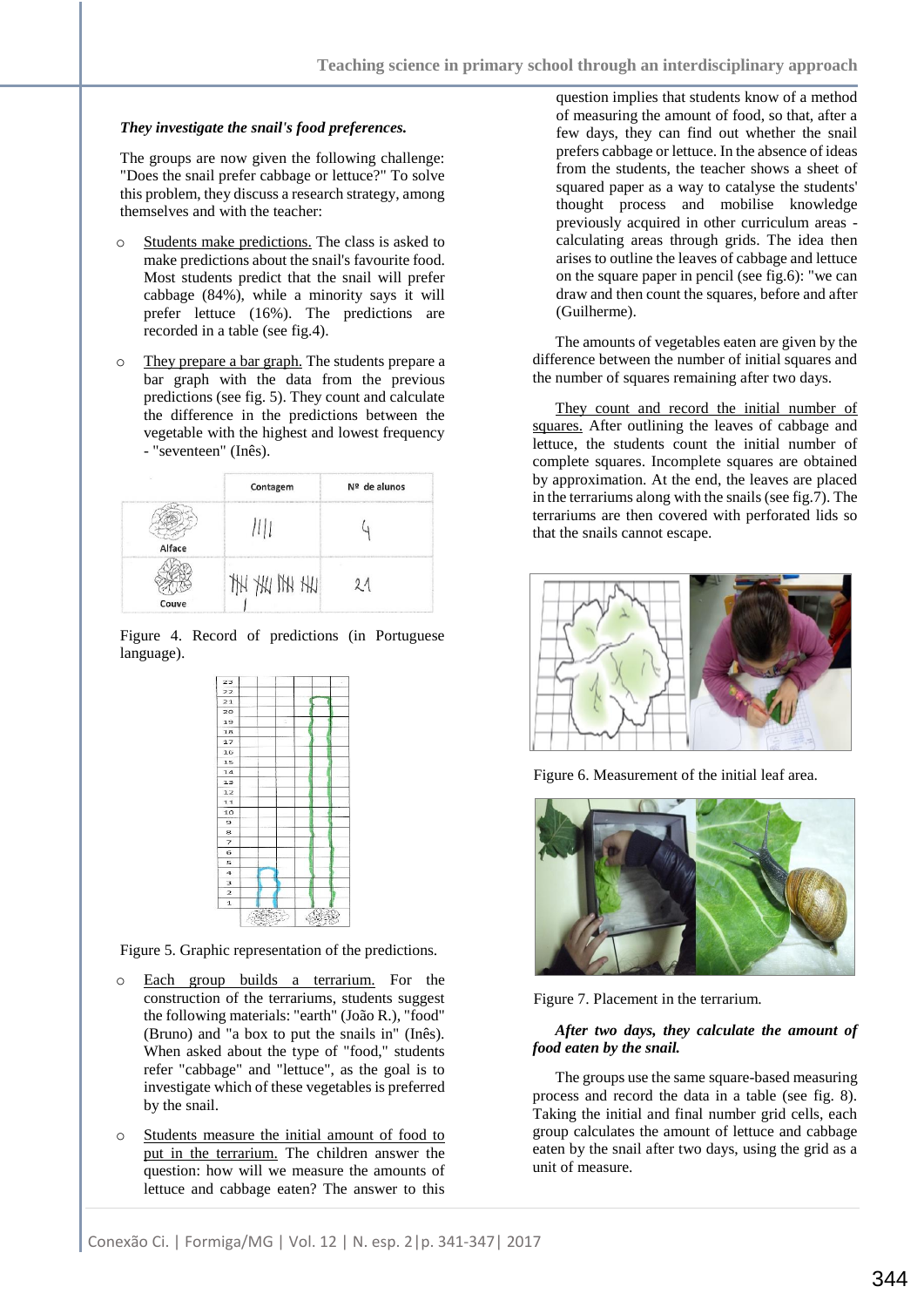|        | Nº inicial de<br>quadrículas | Nº final de quadrículas<br>(após 48h) | Nº de quadrículas<br>consumidas |
|--------|------------------------------|---------------------------------------|---------------------------------|
| Alface |                              |                                       |                                 |
| Couve  |                              | . 片                                   |                                 |

Figure 8. Records prepared by the groups (in Portuguese language)

Taking the data obtained in all the groups, the students calculate, on the classroom board, the average amount of food ingested by the animal during the two days it spent in the terrarium. They obtained the following average results: lettuce 15.5 squares; cabbage 6.25 squares.

#### *They interpret the data and draw conclusions.*

The results obtained are not identical in all groups. In three of the groups, the snail ate more lettuce, whereas in one group, it ate more cabbage. However, because the investigation was carried out in 4 groups of students and, therefore repeated four times, it was possible to conclude, with reasonable credibility, that snails prefer lettuce, as, in the vast majority of cases, throughout the two days, they ate a greater number of squares of lettuce.

#### *Illustrated record of the activity*

By way of a summary, the students wrote a short, illustrated text on the activity and on their main learnings.



Figure 9. Illustrated text on the activity

With contributions from the various individual texts, the following collective text was prepared:

## Snails

"Snails are animals that have tentacles on their head". "At the tips of the longer tentacles, are their eyes". "The bottom tentacles are smaller and they smell through them". "Their shell is hard ... it serves as protection!" We also found that they have a very tiny mouth". "It also has a hole to breathe through". It produces a goo to slide over and makes little waves on the underside of its foot". "Snails are oviparous animals". "Between cabbage and lettuce, the food they prefer is lettuce." This was what we saw in the experiment we conducted in class". "In that experiment, we built a little house for the snail". "What we observed was that it eats both cabbage and lettuce, but prefers lettuce". "We enjoyed this lesson very much".

#### **Final considerations**

Sciences are an area of knowledge that is, by nature, interdisciplinary, enabling the establishment of relevant links to other fields of knowledge. When properly explored in the classroom, science activities entail the use of, and at the same time, enhance the development of knowledge from other curricular areas, especially language and mathematics.

Currently, there is wide recognition of the importance of language in science learning as a tool for communication and joint construction of scientific meanings (Chen, *et al*. 2013; Lewis, 2007; Wellington and Osborne, 2001; Rivard and Straw, 2000; Roht, 2005). In the teaching and learning process previously described, the children, in a context of social interaction, resort to the use of language to: a) communicate and discuss their initial knowledge on the snail with their classmates; b) record, in writing, and orally communicate the details of their observations; c) describe, in their own

words, some of the structures identified in the animal's body; d) share their inferences on the functions of some of those structures; e) learn and use new words, such as "tentacles", which they previously referred to as "tiny horns"; f) describe the snail's mode of locomotion and its reactions to certain external stimuli; g) communicate their predictions on the snail's preferred food to the class; h) discuss, with each other and with the teacher, a research strategy to obtain an answer on whether the snail prefers cabbage or lettuce; i) record their predictions; j) organize and record written and pictorial information obtained on the problem being investigated: l) prepare and communicate their findings; m) prepare an illustrated written text of the activity performed in the classroom, based on the individual texts produced.

All this discursive activity is generated in the classroom as a result of a learning process in which children are deeply involved and, therefore, their oral and written communication skills are developed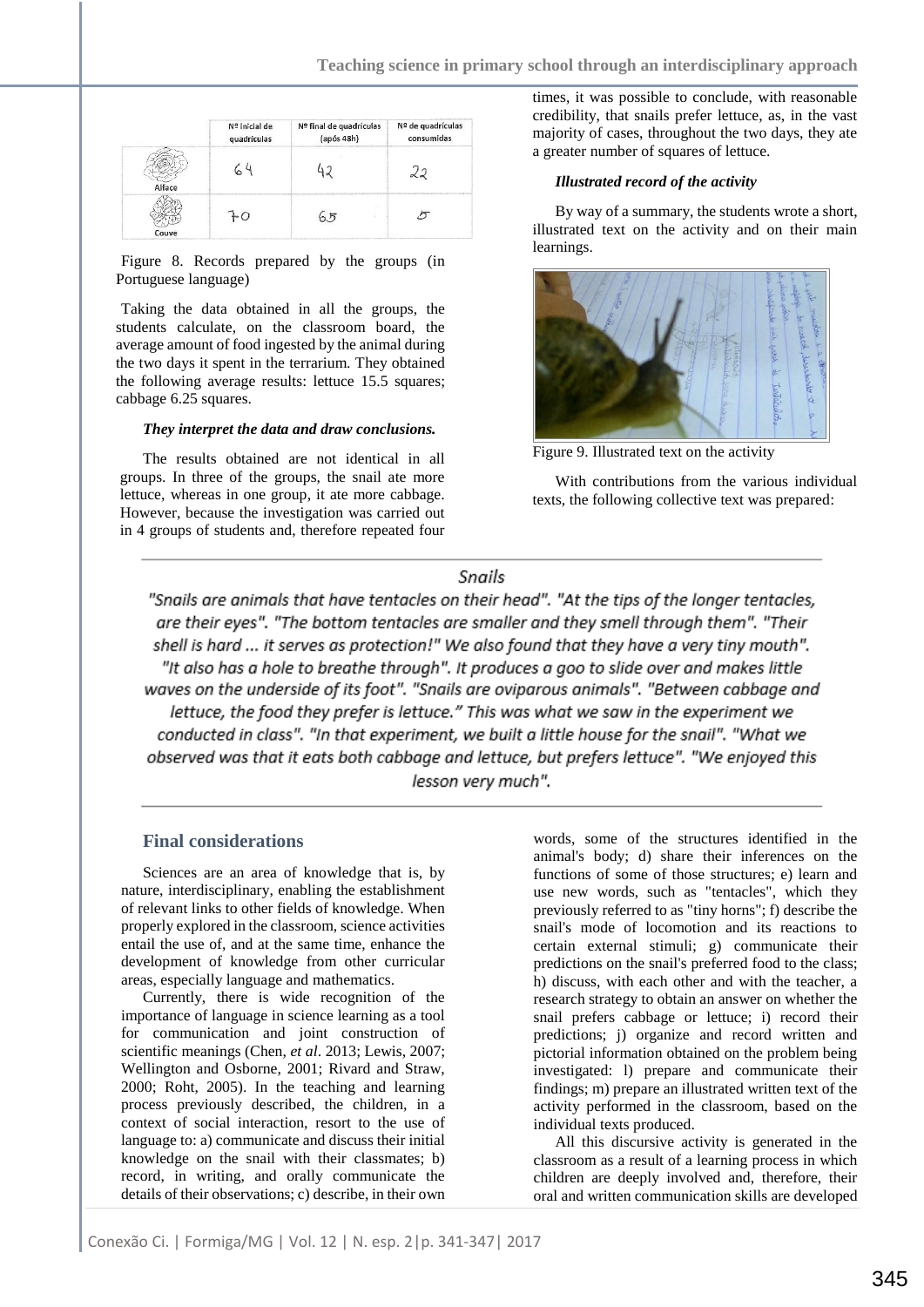in a more natural way. According to Vygotsky (1986), written communication, for example, must be felt by the child as an inner necessity, in the context of meaningful and relevant activities. In this regard, Sá (2002) points out that, for many children, writing an essay on the Sun, for example, is a painful and most likely unsuccessful task. But writing a story about a snail that they observed, describing the procedures they used in order to find out whether it prefers lettuce or cabbage, is talking and writing about a very intimate experience, in which there is effectively a personal and intellectual involvement by the children.

During the execution of the research strategy, in order to solve the problem with which they were confronted ("does the snail prefer cabbage or lettuce"?), the children, stimulated by the actions of the teacher, in addition to a whole set of mental processes, also activate and mobilize knowledge from the field of mathematics, namely: a) they organize the data on the predictions made in a twoway table; b) with this data, they build a bar graph; c) they interpret the information contained in the graph and calculate the difference between the vegetables with the highest and lowest prediction frequency; d) they measure the area of pieces of cabbage and lettuce leafs using a square grid; e) they count the total number of squares at the beginning and end of the study; f) they calculate the amounts of food consumed by the snail, taking the difference between the initial and final number of squares; g) they calculate the average amount of food ingested by the animal, using the data obtained by the various groups of students.

Learning sciences in this way promotes the mobilization and the contextualized development of knowledge acquired in other curricular areas, as, according to Perrenoud [16, p. 32]: 'Classic school exercises allow for the consolidation of the notion and the algorithms of calculus; it does not work on transference. (…) Frequently, the fundamental notions have been studied in school, but removed from any context. They are, therefore, a "dead letter", like fixed assets with which we cannot make informed investments'.

The mobilization and use of all these knowledge and skills constitute important resources for the process of building scientific meanings, which, in turn, are particularly well developed when contextualized within concrete situations that have a deep meaning for the students, as can be the case with science activities. Therefore, in order to ensure a genuine understanding of the contents of the various fields of knowledge, these must be meaningful for students. It is sometimes argued that, as students' advance in school years, they lose the abilities of writing, reading and calculus. In this regard, Gardner (1993) points out that students 'do not lose those abilities, but rather the opportunity for productive use in meaningful contexts for them'.

Inquiry activities, such as the one described in this article, can favour the development of an

integrated pedagogical practice, where the different areas of curricular knowledge become relevant and meaningful for the children. The goal is, therefore, to promote a practice that encourages and enables the mobilization of these resources and knowledge within concrete, contextualized situations that have a deep meaning for children. However, the mobilization of knowledge does not occur automatically, it is acquired by the exercise of a reflective practice in situations that allow for the mobilization, transposition and combination of knowledge (Perrenoud, 2001). It is that contextualized reflective action in concrete situations that imparts meaning and relevance to curricular knowledge.

#### **Acknowledgements**

We acknowledge the financial support granted by the Portuguese Foundation for Science and Technology (FCT) to the translation of this paper.



#### **References**

Chen, Y., Hand, B., and McDowell, L. (2013). The effects of writing-to-learn activities on elementary students' conceptual understanding: Learning about force and motion through writing to older peers. *Science Education*, 97, 745-771.

Costa F. (2006). As actividades práticas na educação em ciência: uma oportunidade perdida? In: Hamido, et al., (Orgs.), *Transversalidade em educação e em saúde* (pp.31-38). Porto: Porto Editora.

Dyasi, H. M. (2006). Visions of Inquiry Science. In: R. Douglas R, et al., (Eds.), *Linking Science & Literacy in the K-8 Classroom* (pp.3-16). Arlington: NSTA Press.

Fisher, R. (2013). *Teaching Thinking: Philosophical Enquiry in the Classroom*. London: Bloomsbury Publishing Pic.

Gardner, H. (1993). *La mente no escolarizada. Cómo piensam los niños y cómo deberían enseñar las escuelas.* Barcelona: Ediciones Paidós.

Hammerman, E., and Musial, D. (2008). *Integrating Science With Mathematics & Literacy. New Visions for Learning and Assessment*. Thousand Oaks, California: Corwin Press.

Harlen, W., and Qualter, A. (2009). *The Teaching of Science in Primary Schools (5Th Edition)*. London: David Fulton Publishers.

Harlen, W. (2007). *Enseñanza y aprendizaje de las ciencias*. Madrid: Ediciones Morata.